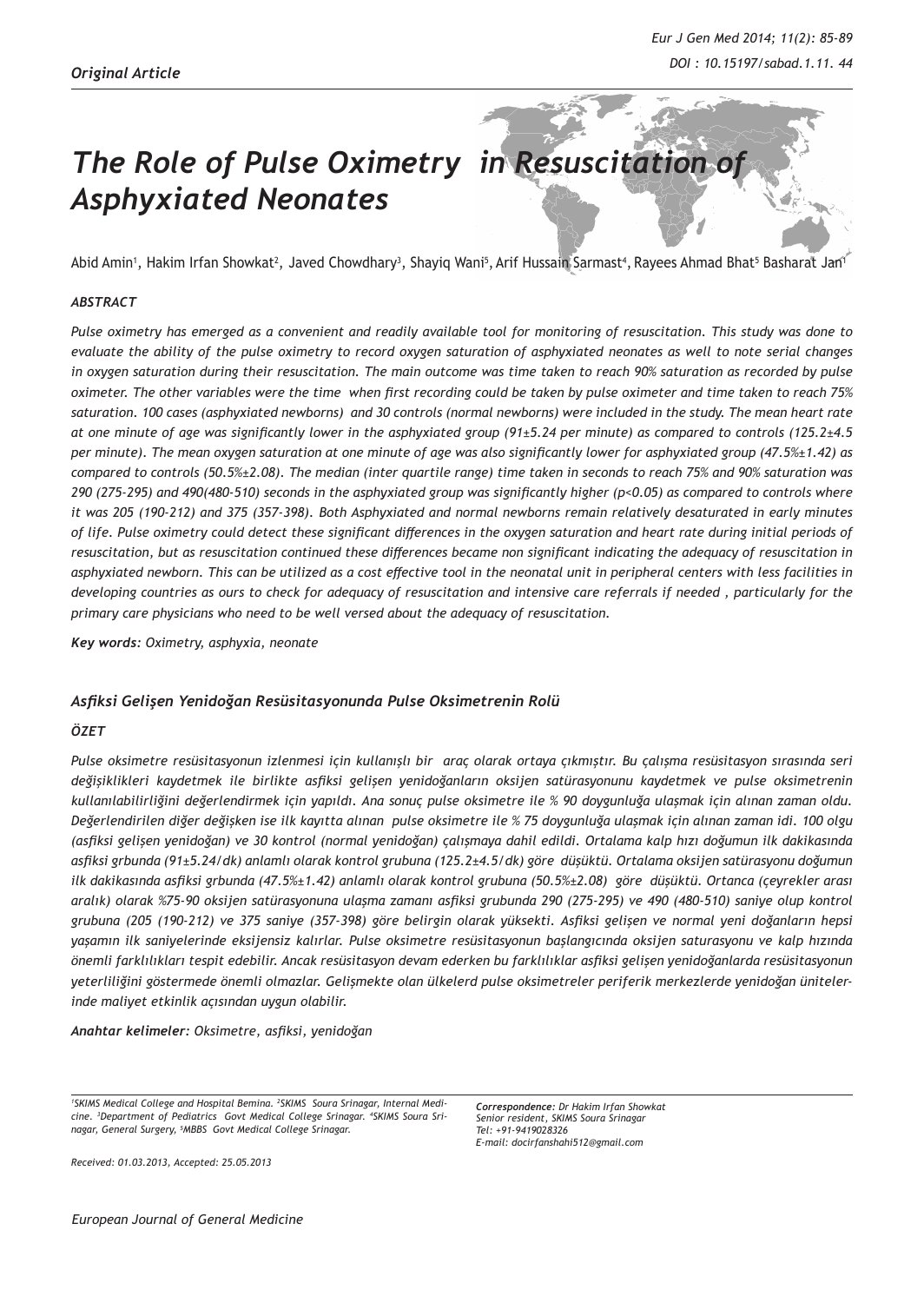## **INTRODUCTION**

Asphyxia neonatorum or birth asphyxia is the respiratory failure in newborn a condition caused by inadequate intake of oxygenbefore during or just after birth. It is defined as the failure to start regular respiration within one minute of birth.It is a neonatal emergency as it may lead to hypoxia and brain damage. Newborn infants normally start to breathe without assistance and usually cry after birth. If an inewborn fails to establish sustained respiration at birth, the newborn is diagnosed with birth Asphyxia (1). he incidence of birth asphyxia in western hemisphere is 1-1.5% of livebirths and is inversely related to gestational age and birth weight (2). Birth asphyxia accounts for an estimated 0.92 million neonatal deaths annually and is associated with another 1.1 million intrapartum still births (3). Keeping in view the Mortality and morbidity associated with neonatal asphyxia, prompt assessment and resuscitation of asphyxiated newborns assumes great significance. All resuscitation efforts should aim at achieving adequate level of oxygenation of newborns in order to prevent any hypoxic damage. Pulse oximetry provides a real time non ivasive method of measuring oxygenation and thus has emerged as a useful tool for monitoring resuscitation.

The present study has been done to assess the usefulness of puse oximetry in delivery room resuscitation of newborns. Further this study also designed to assess the serial changes in oxygen saturation durinr resuscitation. In the resuscitation of asphyxiated newborns neonatal resuscitation guidelines as recommended by American heart association were followed (4).

## **MATERIALS AND METHODS**

The study was done over a period of 6 months in the delivery room of lala Ded hospital an associated maternity hospital of Government Medical College Srinagar. A total of 100 cases(asphyxiated newborns) with birth weights between above 999 grams were included. The neonates with lethal congenital anamalies and congenital heart disease were excluded from the study. Thirty Healthy newborns born within the study without asphyxia were taken as controls.

The resuscitation of asphyxiated newborns was monitored with a "Co Medair Pulse Sense LSIP" pulse oximeter. The sensors were placed on the ulnar aspect of the right palm of the neonate immediately after baby was

dried and placed on radiant warmer (5). Pulse oximetry recordings were taken continuously till oxygen saturation reached 90%. The SpO<sub>2</sub> recordings at 1, 3, 5 and 10 minutes were noted on proforma.The time to first recording and time taken to reach 75% and 90% saturation were also noted. Puse oximetry recording of matched controls for same variables were also recorded and compared with values obtained during resuscitation of asphyxiated neonates.

The primary outcome variable of this study was the time taken to reach a saturation of 90%. The secondary outcome variables were the time taken to first recording and time taken to reach 75% saturation.In babies needing resuscitation standard protocols as per guidelines of AHA- AAP were used (4).

## *Statistical analysis*

The statistical analysis of the data continuous normally distributed variables like age ,parity, gestation and birth weight was done by using students t-test for difference of means.Non parametric data i.e time to different saturation values was analysed by Mann- Whitney's-U- test. For nominal data Chi Square test and Fisher's exact test were used. These test were referenced for the P value. P values less than 0.05 was taken as significant.

## **RESULTS**

There were 100 cases (asphyxiated newborns)and 30 controls( normal newborns). In the asphyia group 59 neonates were born by vaginal route and 41 were delivered by ceserean section. In the control Group 18 were born by vaginal delivery and 12 by ceserean section. The cases and controls were comparable with regards to gestation, birth weights and mode of delivery. The number of cases(%) in whom pulse oximetry recordings could be obtained at 1 minute, 3 minutes, 5 minutes and 10 minutes was 8(8.00%), 36(36.00%), 62(62.00%) and 92(92.00%), respectively as compared to the controls in whom the number (%0) of pulse oximetry records obtained at same intervals were 4(13.3%), 22(73.30%) 29(96.70%)and 29(96.70%), respectively.The percentage of pulse oximetry recordings obtained at 3 and 5 minutes was significantly lower (p<0.01) in cases than the controls. The median time (inter quartile range) for the first recording to detect oxygen saturation was also sig-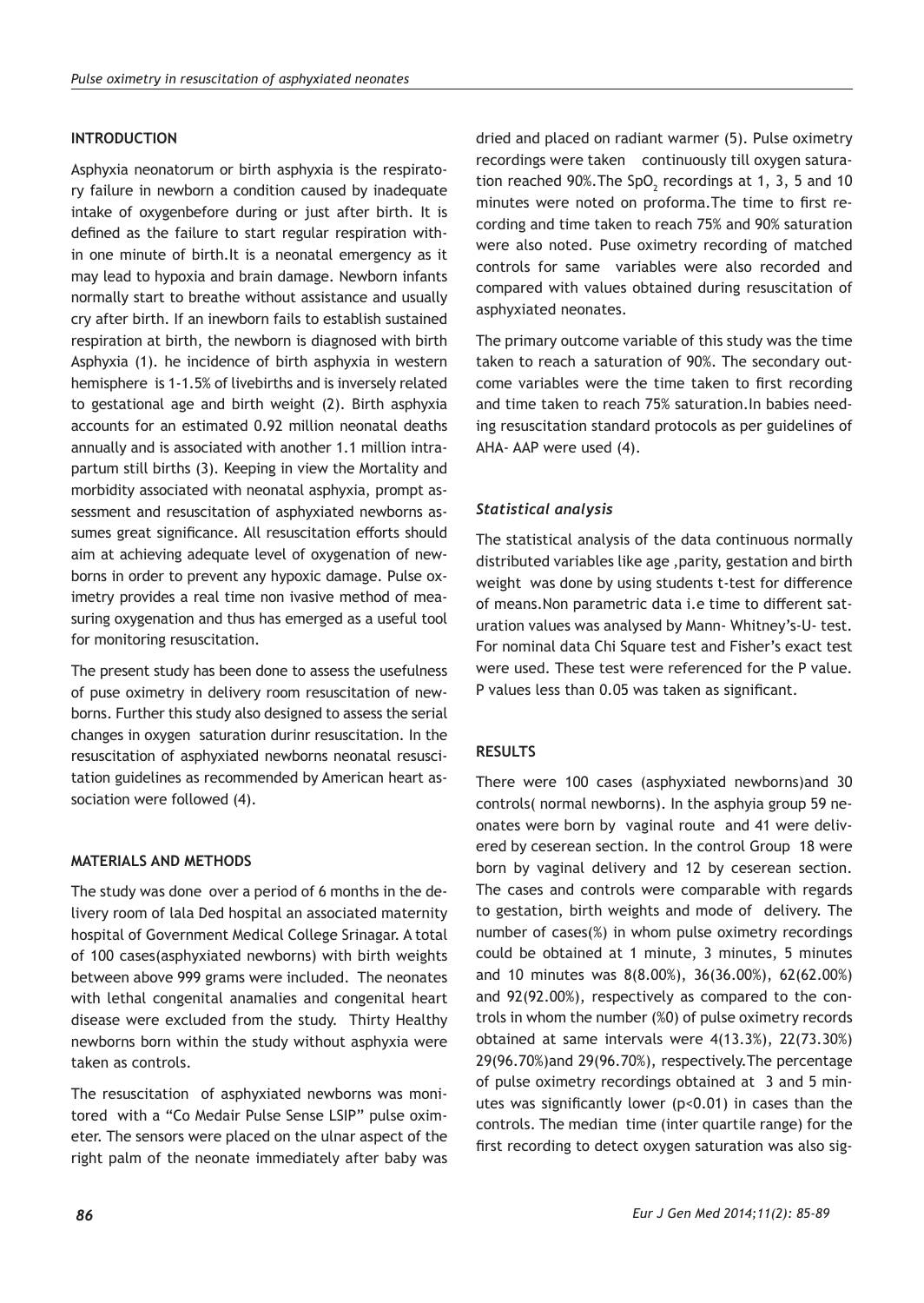| Time To             |          | Median Time(seconds) | Inter quartile Range(Q1-Q3) | p value |
|---------------------|----------|----------------------|-----------------------------|---------|
| <b>First Record</b> | cases    | 260                  | 175-310                     | .001    |
|                     | controls | 100                  | 95-184                      |         |
| 75% saturation      | cases    | 290                  | 275-295                     | .001    |
|                     | controls | 205                  | 190-212                     |         |
| 90% saturation      | cases    | 490                  | 480-510                     | .001    |
|                     | controls | 375                  | 357-398                     |         |

*Table 1. Comparison of Median times to different Spo2 values between cases and controls*

nificantly longer in asphyxiated neonates 260 (175-310 sec) than controls 100(95-184 sec), (p<0.05). The Median (interquartile range) time to reach 75% saturation was 290(275-295 sec) in the asphyxia group compared to 205(190-212 sec) in the control group (p<0.001). This trend was also reflected in achieving 90% saturation. The median (interquartile range) time to reach 90 % saturation in the cases was 490(480-510 sec) as compared to 375(357-398 sec) in controls (p<0.001)

The mean heart rate  $(\pm SD)$  at 1minute of life was significantly lower in the asphyxiated group (91±5.24) as compared to the controls  $(125.25 \pm 4.57)$  (p<0.05). The mean  $Spo2(\pm S.D)$  at 1 minute of life was also significantly lower in the asphyxia group  $(47.50 \pm 1.42\%)$  as compared to controls (50.50±2.08%). The differences there after were not statistically significant. Table 1,2 and 3 respectively demonstrate the comparison of median times taken to different SpO $_2$  values, Heart rates and corresponding SpO $_2$  values between cases and controls.

#### **DISCUSSION**

The previous studies done by House et al. (6) on normal newborns infants ,initial oximetry recordings were obtained in 43% of infants at 1 minute of age and by 5 minutes this percentage increased to about 98% similar percentage of recordings were obtained by Meier-Strauss et al. (5). In this study the percentage of normal newborns whose pulse oximetry recordings were obtained at 1 minute was 13.3 which was much lower as compared to

those obtained in previous studies. However, percentage of recordings obtained in this study in normal newborns at 5 minutes of age was 96.75 %which is similar to that obtained in previous studies. The percentage of asphyxiated infants whose pulse oximetry recordings were obtained at 1 minute of age was only 8% which was lower than than those of normal newborns.This lower percentage could be due to several reasons including , decreased peripheral pulse volume during post neonatal adaptation, movement artifacts, probe malposition, excess pressure applied while securing the probe and time taken by instrument to detect the pulsatile wave forms (5,7).

In the study conducted by Rakesh and Ramji (8) on asphyxiated newborns in delivery room , initial oximetry recordings in asphyxiated newborns were obtained in 6.3%, 36.5%, 63.1%, and 80% respectively at 1, 3, 5,and 10 minutes. In the normal newborns (control group) they obtained initial recordings in 10%, 80%,90% and 90% respectively at 1,3,5 and 10 minutes. This results obtained in this study were similar. Further the percentage of recordings obtained at 3 and 5 minutes of age I asphyxiate newborns was significantly lower (p<0.05) as compared to controls at similar ages. These results vindicate the results obtained by Rakesh and Ramji (8).

 Studies done by House et al. (6), Deckardt et al. (9), Porter et al. (10) reported normal aterial oxygen saturation of normal newborns in the hypoxic range (<90%). In this study the mean Spo2 in normal newborns increased from 50.50% at 1 minute of life to about 72% at 3 minutes, 81% at 5 minutes and 93% at 10 minutes . The mean

*Table 2. Comparison of Heart rates between asphyxia group and controls at different time intervals*

| Heart rate    | Cases Mean $(\pm SD)$ | Controls Mean $(\pm SD)$ | t value | p value |  |
|---------------|-----------------------|--------------------------|---------|---------|--|
| At 1 minute   | $91.00(\pm 5.24)$     | $125.25(\pm 4.57)$       | 11.08   | 0.0001  |  |
| At 3 minutes  | $122.11(\pm 7.97)$    | $125.64(\pm 6.40)$       | 1.76    | 0.085   |  |
| At 5 minutes  | 134.90(±4.44)         | $137.14(\pm 6.78)$       | 1.94    | 0.056   |  |
| At 10 minutes | $146.28(\pm 5.13)$    | $147.55(\pm 3.94)$       | 1.23    | 0.224   |  |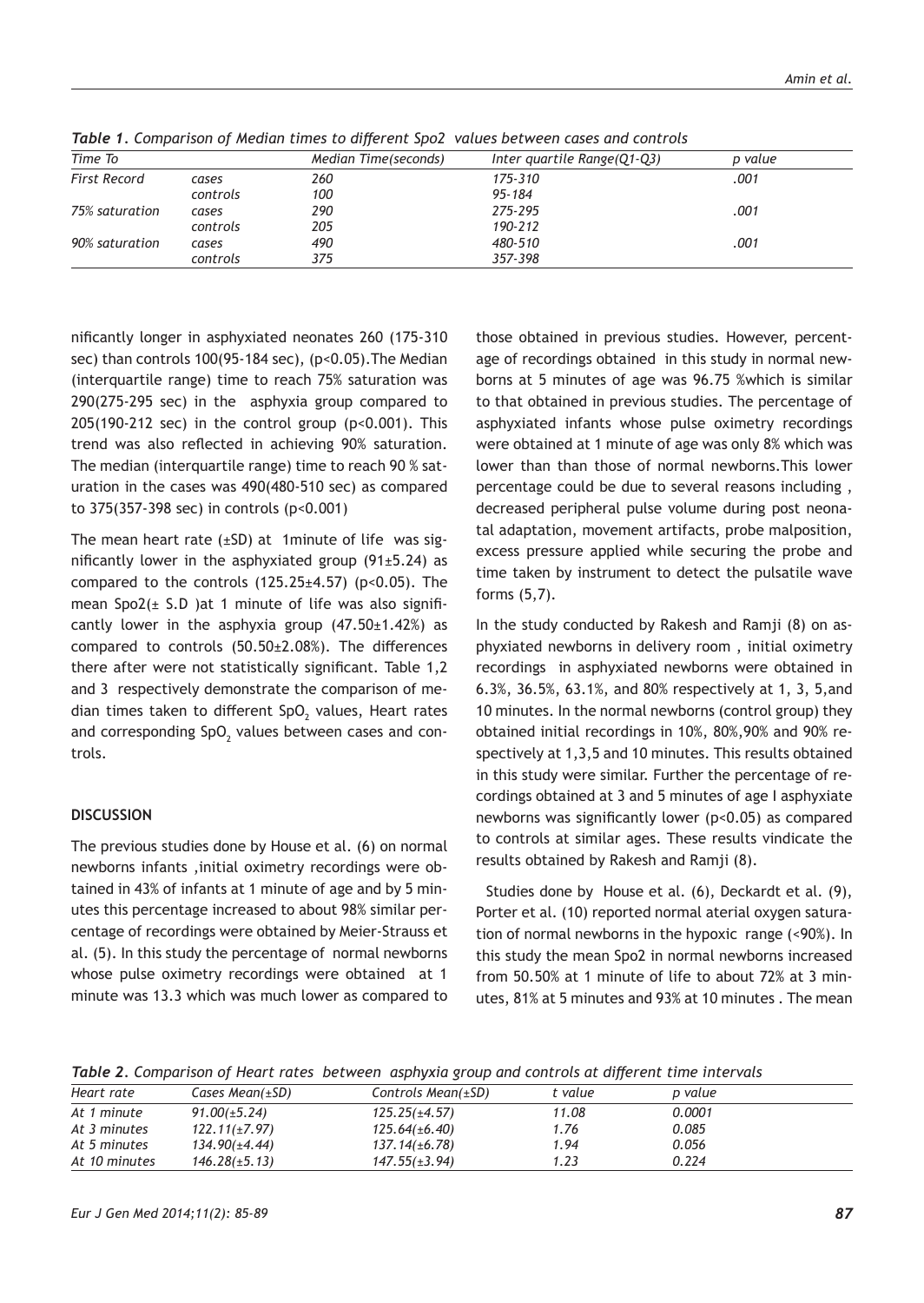| <b>SpO</b>    | Cases Mean( $\pm$ SD) | Controls Mean( $\pm$ SD) | t value | p value |  |
|---------------|-----------------------|--------------------------|---------|---------|--|
| At 1 minute   | $47.50(\pm1.42)$      | $50.50(\pm2.08)$         | 2.98    | 0.014   |  |
| At 3 minutes  | $71.53(\pm 1.96)$     | $72.18(\pm 1.76)$        | 1.28    | 0.203   |  |
| At 5 minutes  | $81.13(\pm 1.24)$     | $81.83(\pm 2.99)$        | 1.78    | 0.076   |  |
| At 10 minutes | $92.51(\pm3.07)$      | $93.07(\pm 1.72)$        | 1.31    | 0.193   |  |

*Table 3. Comparison of Spo2 between asphyxia group and controls at different time intervals*

 $\textsf{SpO}_2$  of asphyxiated newborns increased from 47.5% at 1 minute to 71.5% at 3 minutes,81% at 5 minutes and 92% at 10 minutes of life . This indicates that both normal and asphyxiated newborns remain relatively desaturated in first few minutes of life. The mean SpO $_{\textrm{\tiny{2}}}$  at 1 minute was significantly lower (p<0.05) in the asphyxiated group as compared to controls.The differences in  $\mathsf{SpO}_2$  subsequently decreased due to timely resuscitation of asphyxiated newborns.

In this study the right upper limb (right Hand) was used for sensor placement. This was done because of earlier study done by Meir-Stauss et al. (5), Who noted faster signal detection in right hand as compared to foot. This study also found significant difference (p<0.05) between the asphyxiated neonates and normal neonates in the time taken to the first recording and time taken to reach 75% and 90% saturation (Table 1). This result was similar to that obtained by Rakesh Rao and S ramji

(8).In the present study all the asphyxiated neonates received supplemental oxygen and none of the controls received oxygen. The differences in SpO<sub>2</sub> between the supplemented and non supplemented group was non significant beyond 1 minute of age. This vindicates the results of previous study obtained by House et al. (16) who failed to demonstrate any difference in SpO $_2$  in infants who received oxygen and those who did not.

Maxwell et al.(11) evaluated oxygenation during resuscitation of four preterm neonates. They were able to demonstrate adequacy of resuscitation by rising  $SpO<sub>2</sub>$  levels . In the present study too rising  $SpO<sub>2</sub>$  levels were demonstrated in asphyxiated newborns in a trend similar to rising SpO $_2$  levels found in normal newborns indicating the efficacy and adequacy of resuscitation and the utility of pulse oximetry in detecting the changing serial trends in oxygenation during resuscitation.



*Figure 1. The above curve shows significant difference in heart rate at 1 minute between cases and controls which disappears after 3 minutes of resuscitation thus showing the adequacy of resuscitation.*



*Figure 2. The above curve shows significant difference in SpO<sup>2</sup> at 1 minute between cases and controls which disappears after 3 minutes of resuscitation thus showing the adequacy of resuscitation.*